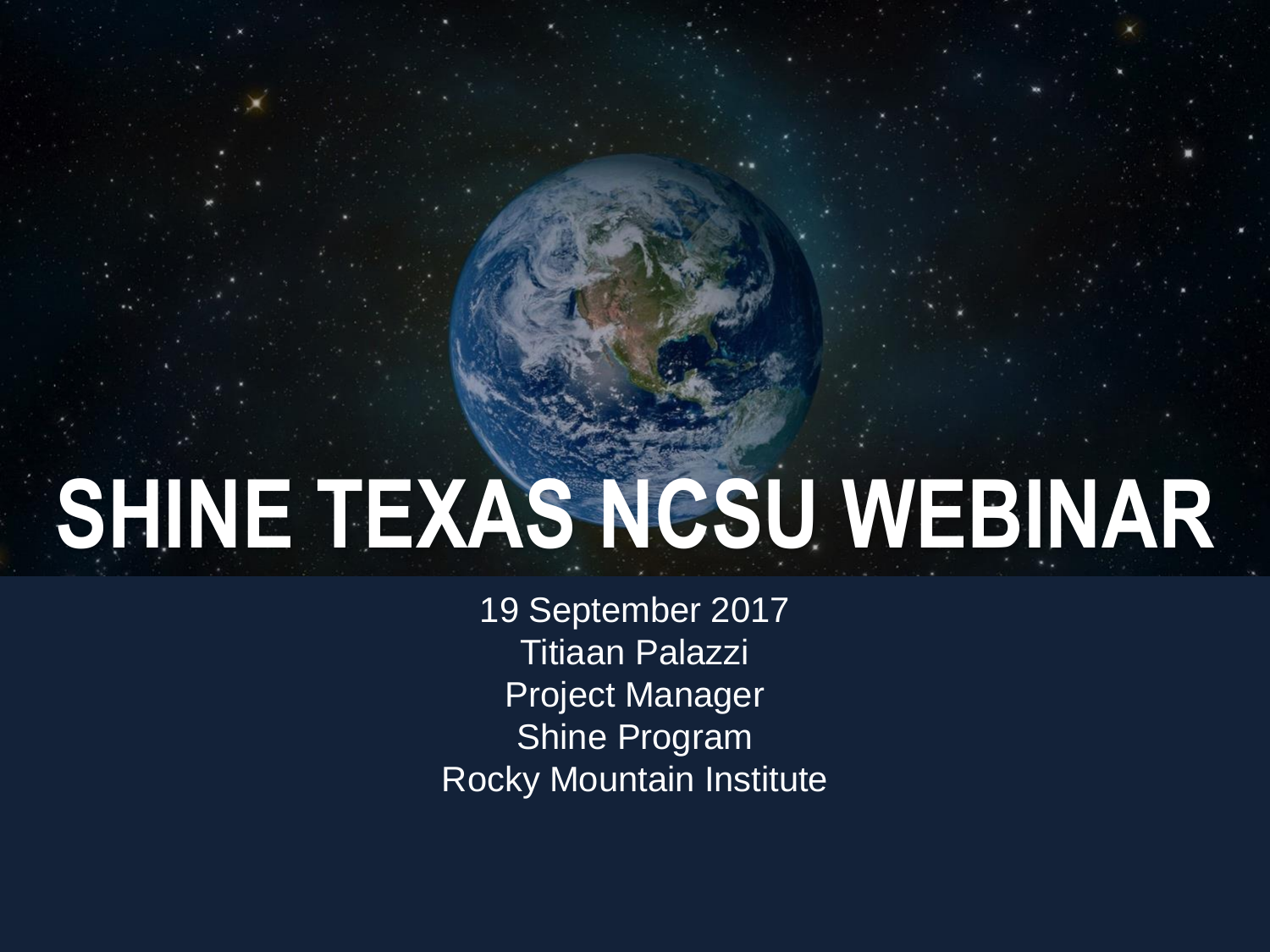## **Rocky Mountain Institute's Shine team has helped utilities and cities around the nation procure distribution-scale solar**



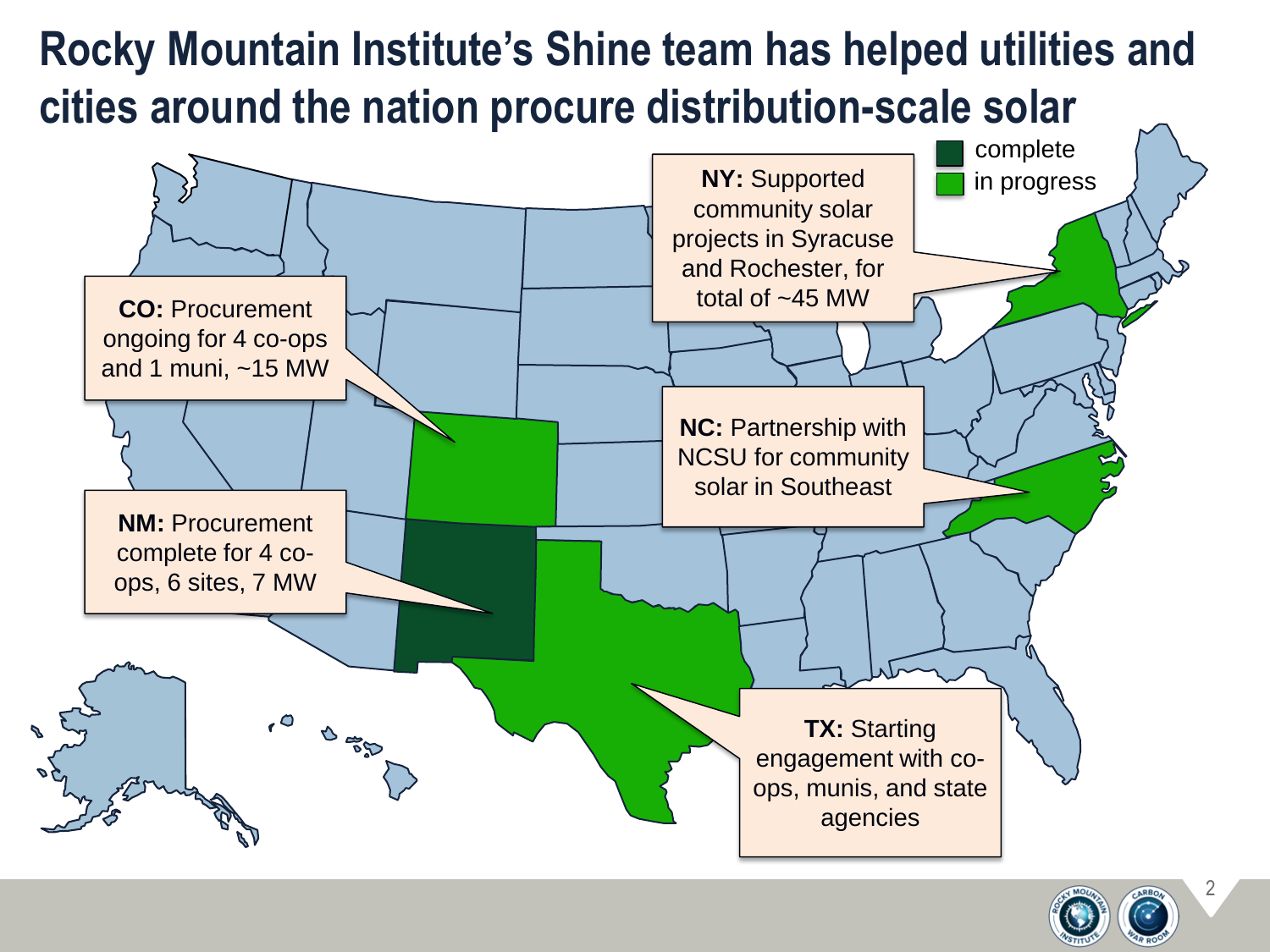### **We have helped utilities in New Mexico and Colorado to realize low-cost distribution-scale solar**

### **New Mexico Colorado**

- RFP released: February 2016
- Original portfolio: 2 co-ops, 3 MW
- Number of developer responses:  $~25$
- Final portfolio: 4 co-ops, 7 MW
- Lowest prices: ~\$45/MWh
- PPAs signed: early 2017
- COD planned for spring 2018

- RFP released: March 2017
- Original portfolio: 6 co-ops, 16.75 MW
- Number of developer responses:  $~1 - 30$
- Final portfolio: 4 co-ops, 10 MW 1 muni, 5 MW
- Lowest prices: ~\$45/MWh (1 MW),  $~\sim$ \$40/MWh (5 MW)
- PPAs signed: winter 2017 (projected)

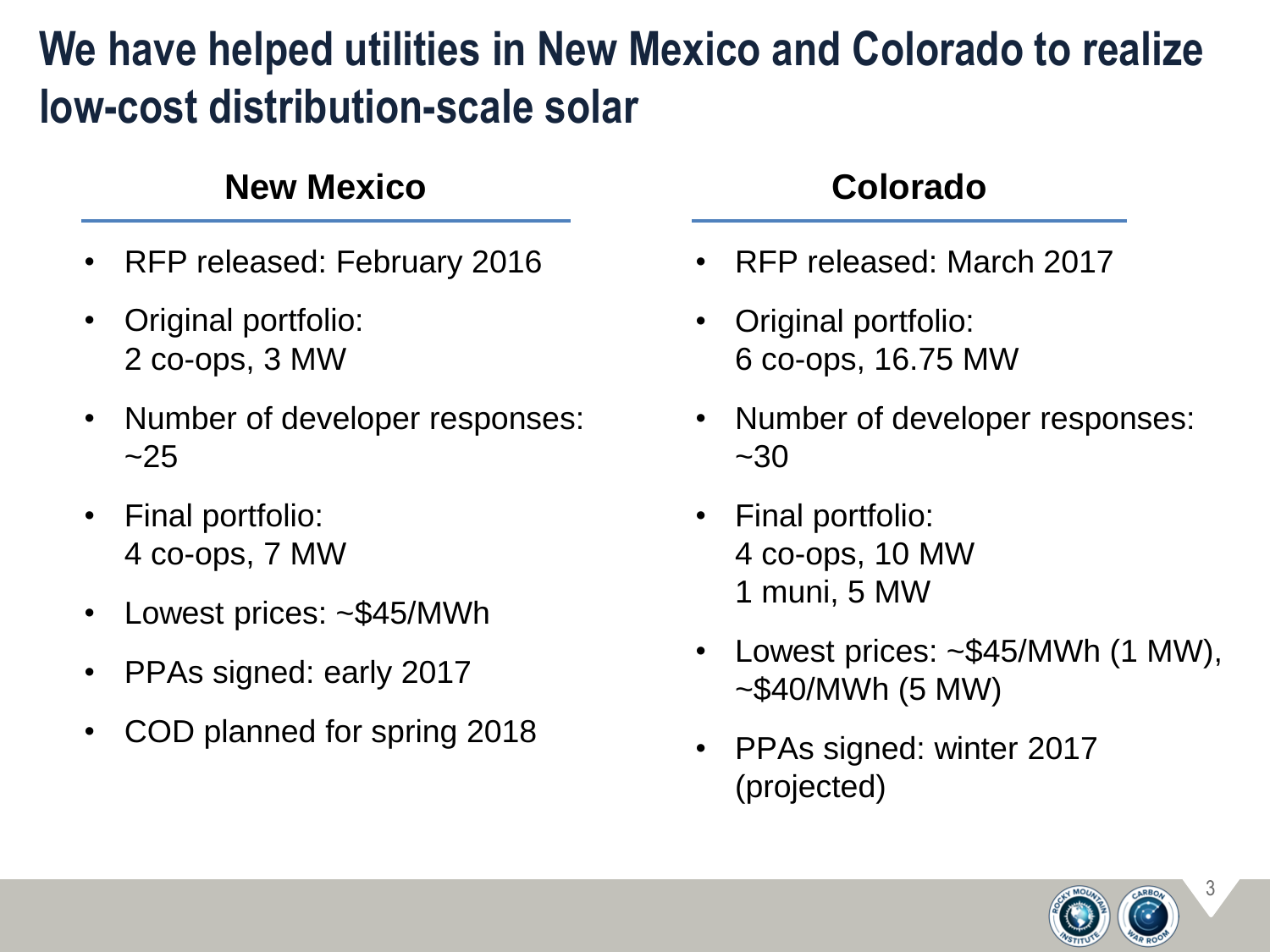### **Competitive procurement can reduce prices by 25%**



PPA prices for a 1 MW project for different portfolio sizes in Colorado RFP

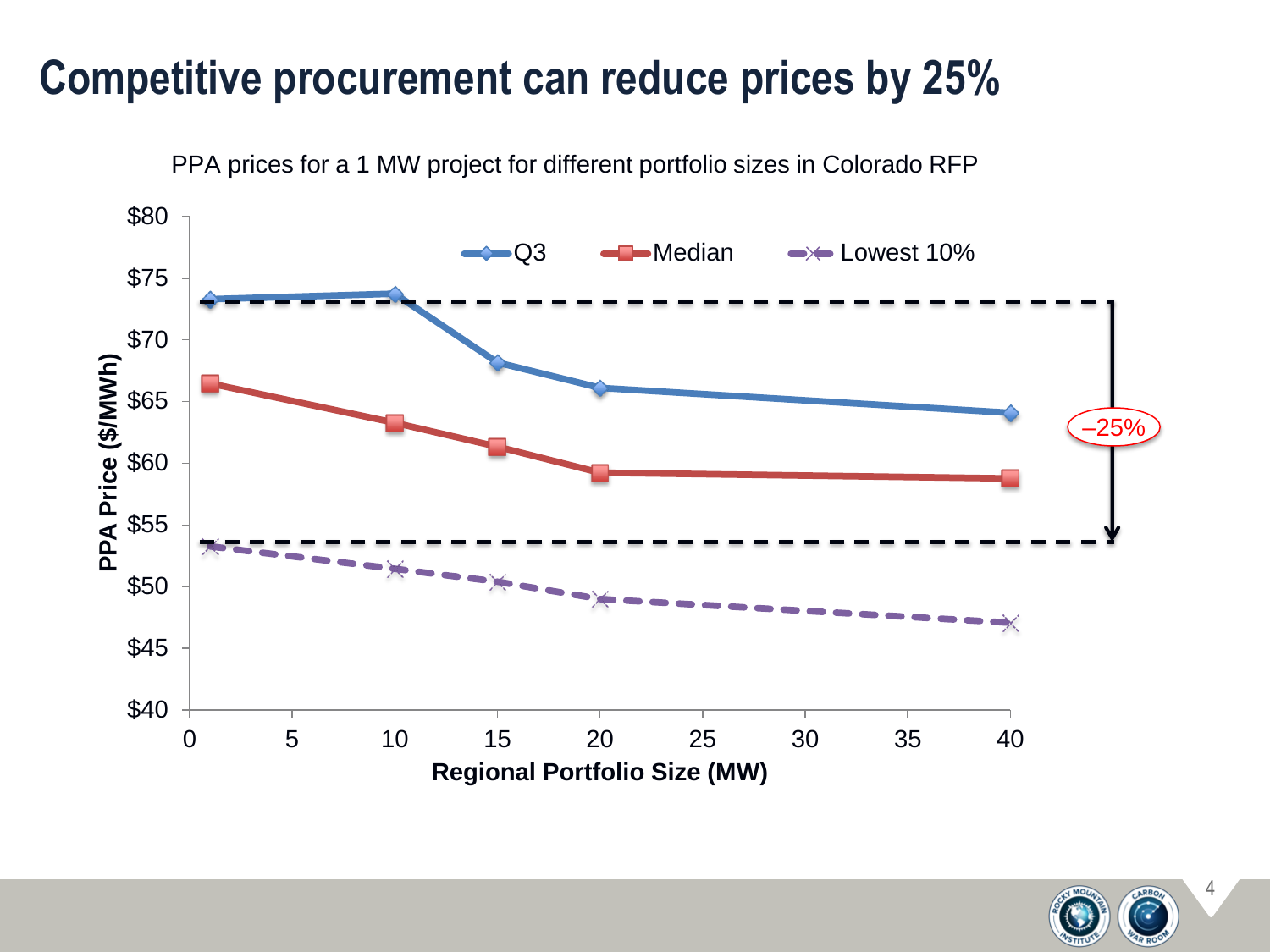### **Portfolio aggregation can reduce prices by 15%**



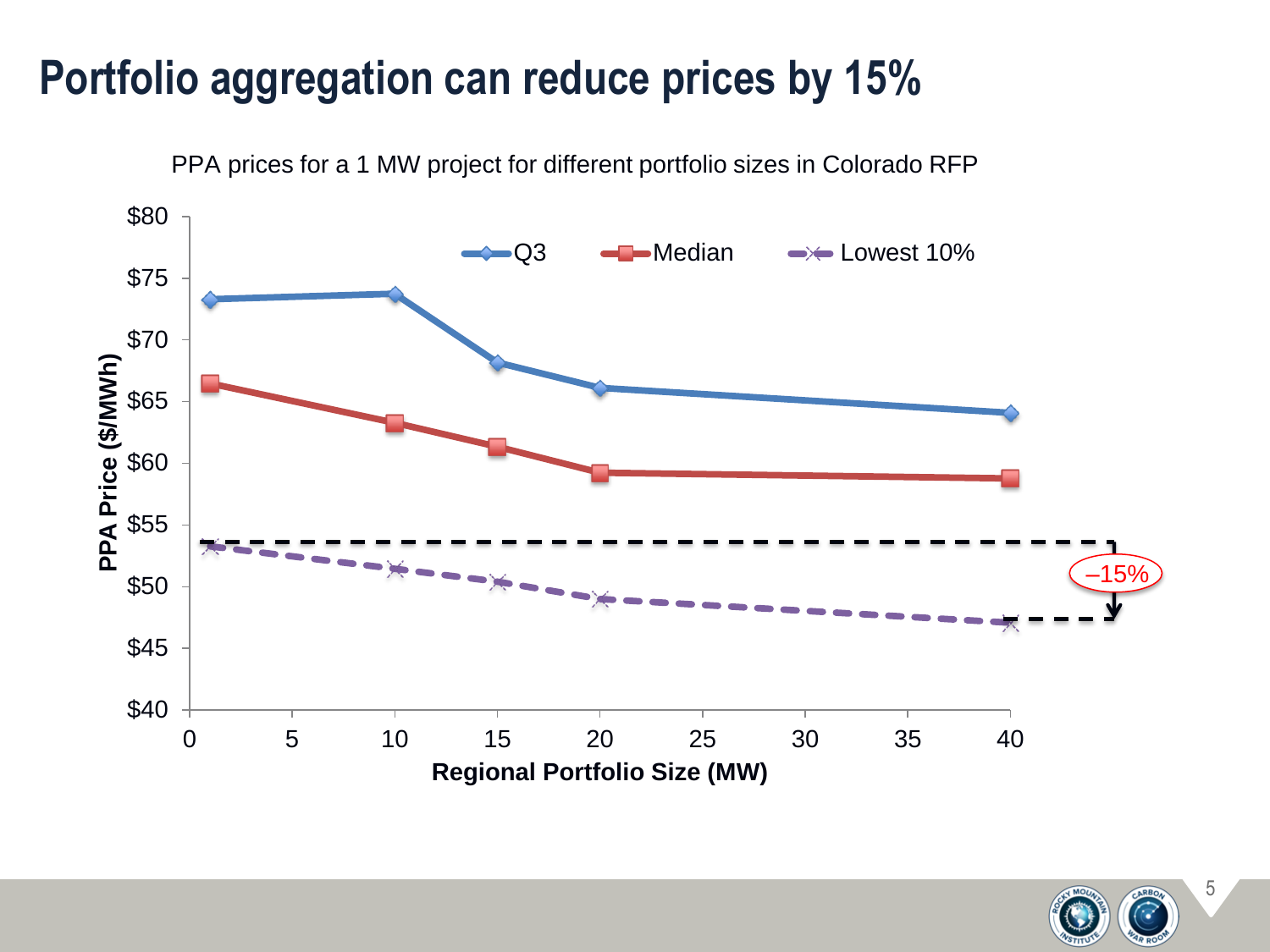### **RMI has provided many types of technical assistance to utilities**

| Economic analysis tools<br>for community-scale<br>solar and storage | Develop presentation<br>materials for co-op and<br>muni boards           | <b>Community solar</b><br>program and rate design         |
|---------------------------------------------------------------------|--------------------------------------------------------------------------|-----------------------------------------------------------|
| Write RFP, using RMI's<br>standard RFP document                     | <b>Issue RFP to top</b><br>national developers<br>(>25/RFP in past RFPs) | <b>Evaluate RFP responses</b><br>to suggest top vendor(s) |
| Support site and<br>interconnection analysis                        | <b>Provide standard PPA</b>                                              | Communicate results in<br>national media                  |